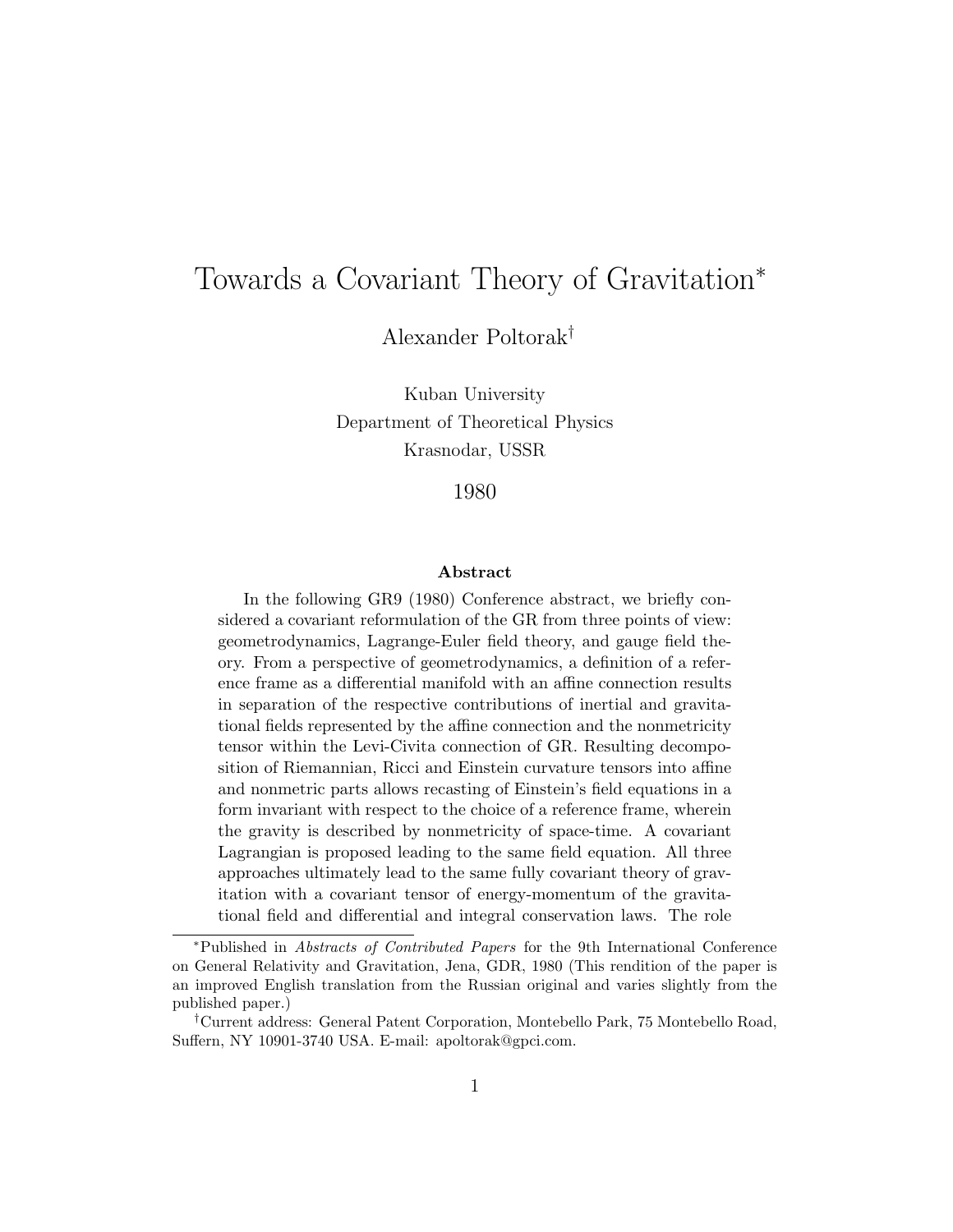of reference frames, as distinguished from coordinate systems, is discussed.

General Relativity (GR), as it is generally known, is not a consistently covariant theory, because covariant field equations coexist with non-covariant conservation laws. In our opinion, this inconsistency arises from the fact that a non-covariant Riemannian (Cristoffel) connection describes a gravitational field in a chosen frame of reference, but not the field itself. Consequently, we are faced with the problem of separating the respective contributions of a gravitational field and a field of inertia into the Riemannian geometry. We will attempt to resolve this problem based on the assumption that a frame of reference is represented by a differential manifold wherein an affine connection serves as a potential of inertia field generated by this frame of reference.

*Theorem.* Let M be a Riemannian manifold with the metric  $g$ ; BM be a set of all differentiable vector fields on  $M$ ;  $\nabla$  be the Levi-Civita connection (a Riemannian connection without torsion) on  $M$ ;  $\nabla$  be the affine connection; and R and  $\bar{R}$  be the curvature tensors of the connection  $\nabla$  and  $\nabla$  respectively. Then,

1. There exists one and only one tensor  $S: BM \times BM \rightarrow BM$  (written as  $S(X, Y) = S_x Y$  that satisfies the conditions  $\forall x, y, z \in BM$ 

$$
\nabla_z g(X, Y) = g(S_z X, Y) + g(X, S_z Y)
$$

$$
S_x Y = S_y X
$$

- 2.  $\nabla = \overline{\nabla} + S$
- 3.  $R = \overline{R} + \hat{R}$ , where

$$
\hat{R}(X,Y) = \left[\overline{\nabla}_x, S_y\right] + \left[S_x, \overline{\nabla}_y\right] + \left[S_x, S_y\right] + S\left[X, Y\right]
$$

Suppose, x is a coordinate system on M;  $X_{\mu} = \frac{d}{dx}$  $\frac{d}{d_\mu},\,\,g\left(X_\mu,X_\nu\right)\,=\,g_{\mu\nu},$  $Sx_{\mu}X_{\nu} = S^{\lambda}_{\mu\nu}X_{\lambda}, R(X_{\lambda}, X_{\mu})X_{\nu} = R^{\varepsilon}_{\lambda\mu\nu}X_{\varepsilon}$ , then we have in the coordinate system x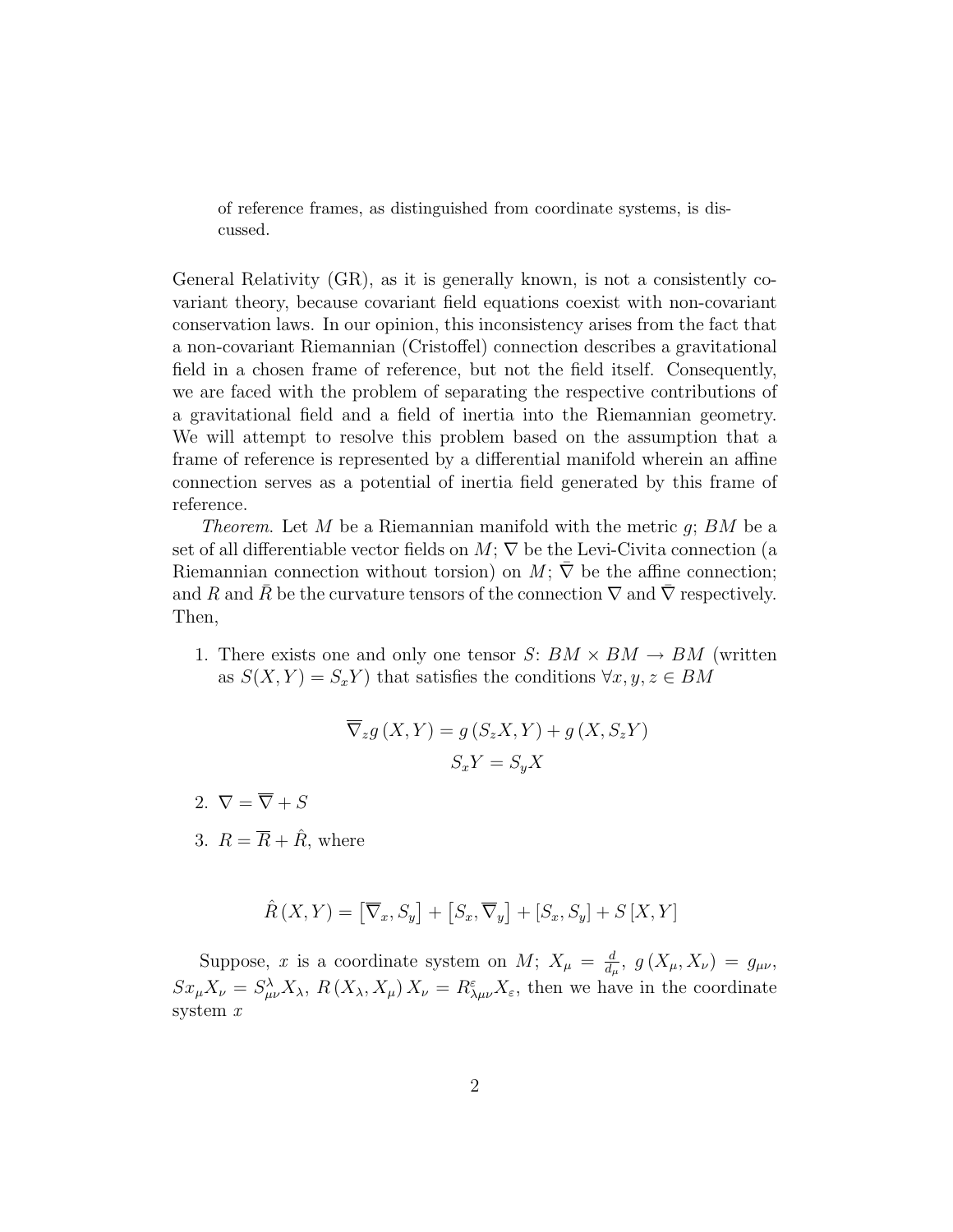$$
g_{\tau\sigma}S^{\tau}_{\mu\nu} = \frac{1}{2} \left( \overline{\nabla}_{\mu} g_{\nu\sigma} + \overline{\nabla}_{\nu} g_{\mu\sigma} - \overline{\nabla}_{\sigma} g_{\mu\nu} \right)
$$

$$
\hat{R}^{\varepsilon}_{\lambda\mu\nu}=\overline{\nabla}_{\lambda}S^{\varepsilon}_{\mu\nu}-\overline{\nabla}_{\mu}S^{\varepsilon}_{\lambda\nu}+S^{\varepsilon}_{\lambda\tau}S^{\tau}_{\mu\nu}-S^{\varepsilon}_{\lambda\mu}S^{\tau}_{\nu\tau}
$$

Tensor  $S^{\lambda}_{\mu\nu}$  is called the tensor of nonmetricity.

*Corollary:* Let  $G = Sp * R *$  be an Einstein tensor, then  $G = \overline{G} + \hat{G}$  where  $\overline{G} = Sp * \overline{R} *$  and  $\hat{G} = Sp * \hat{R} *$ .

This theorem allows us to rewrite the equation for the geodesic lines

 $\nabla \times X = 0$ 

as

$$
\bar{\nabla} \times X = -S \times X
$$

which means: test particles move in a space of affine connection under the influence of a force field which we shall identify with the gravitational field. According to this, Einstein's field equation

$$
G=8\pi T
$$

(see notation in ref.[1]) takes the form

$$
\hat{G} = 8\pi T - \bar{G}
$$

(Tensor  $\bar{G}$  may be considered as the energy-momentum tensor of the inertia field). This equation is the gravitational field equation in an arbitrary frame of reference and differs from Einstein's equation insofar as its solution requires defining the inertia field, i.e. affine connection, along with the energy-momentum tensor of matter T.

The laws of conservation for the matter and gravitational field take the form

$$
\bar{\nabla} \cdot (T + t) = 0
$$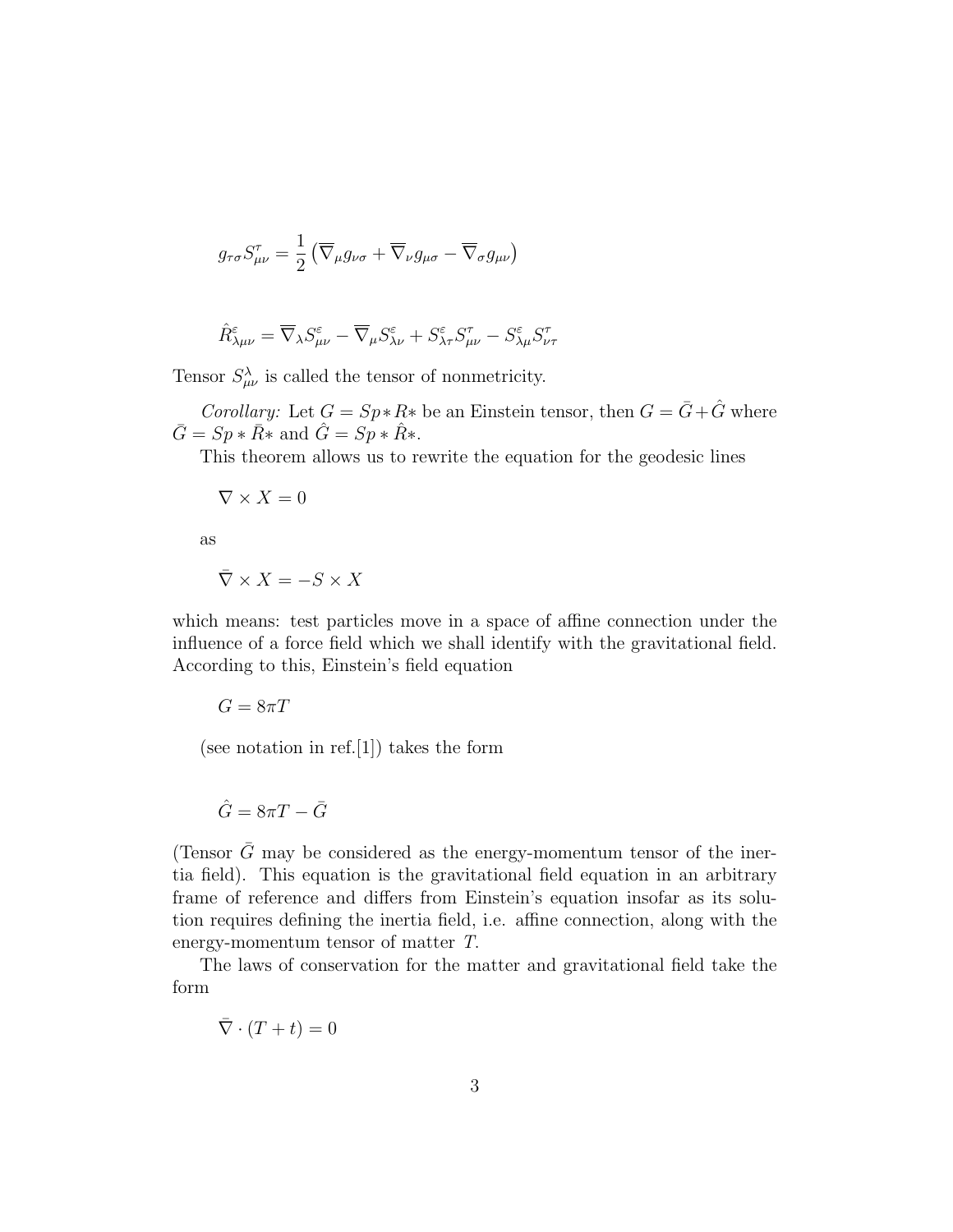where  $t$  is the covariant energy-momentum tensor of the gravitational field. The existence of integral laws of conservation depends on the symmetry of the inertia field only. So, in a frame of reference generating symmetric space, there always exists a decuplet of conservative integral values

$$
P = \int \xi^a \cdot (T + t) \cdot d\Sigma
$$

 $(\xi^a)$  are Killing's vectors) giving the regular representation of the Lie algebra of the isometric group of the frame of reference space.

It is of interest to consider the problem from the standpoint of the Lagrangian field theory. Einstein's field equations arise from the variational principle in which a scalar curvature of the Riemannian space is used as a Lagrangian. General Relativity is a local theory. From the standpoint of the global geometry, a differentiable field has two local representations in the coordinate system x:

- 1.  $R = g^{\mu\sigma} \left( \partial_{\mu} \Gamma^{\nu}_{\nu\sigma} \partial_{\nu} \Gamma^{\nu}_{\mu\sigma} + \Gamma^{\nu}_{\mu\lambda} \Gamma^{\lambda}_{\nu\sigma} \Gamma^{\nu}_{\nu\lambda} \Gamma^{\lambda}_{\mu\sigma} \right)$
- 2.  $R = g^{\mu\sigma} \left( \bar{\nabla}_{\mu} D^{\nu}_{\nu\sigma} \bar{\nabla}_{\nu} D^{\nu}_{\mu\sigma} + D^{\nu}_{\mu\lambda} D^{\lambda}_{\nu\sigma} D^{\nu}_{\nu\lambda} D^{\lambda}_{\mu\sigma} \right)$  $D^{\sigma}_{\mu\nu} = \Gamma^{\sigma}_{\mu\nu} - \bar{\Gamma}^{\sigma}_{\mu\nu}$

where  $\bar{\Gamma}^{\sigma}_{\mu\nu}$  are the Cristoffel connection coefficients,  $\bar{\Gamma}^{\sigma}_{\mu\nu}$  are the absolute parallelism connection coefficients, and  $\bar{\nabla}_{\mu}$  is the covariant derivative with respect to  $\bar{\Gamma}^{\sigma}_{\mu\nu}$ .

In General Relativity, the first representation  $L = R(g_{\mu\nu}, \Gamma^{\lambda}_{\mu\nu}, \partial_{\varepsilon} \Gamma^{\lambda}_{\mu\nu})$  is used where only the first variable  $g_{\mu\nu}$  is a tensor. Consequently, the field equation resulting from variation of the  $g_{\mu\nu}$  turns out covariant, but the energy-momentum tensor of a gravitational field which contains  $\Gamma_{\mu\nu}^{\lambda}$  turns out not to be a tensor. Generally, variables  $g_{\mu\nu}$  and  $\Gamma^{\lambda}_{\mu\nu}$  are objects of different algebraic natures and do not form a configurational space by any reasonable definition of this concept. So a gravitational field with the Lagrangian  $L = R$ in the first representation is not a Lagrangian Dynamic system in a rigorous sense of the word, and therefore the choice of the first representation is not appropriate.

The second representation used in bimetrism [2](#page-5-0) does not lead to the abovementioned difficulties because all the variables in the Lagrangian  $L =$  $R(g_{\mu\nu}, D^{\sigma}_{\mu\nu}, \bar{\nabla}_{\varepsilon}D^{\sigma}_{\mu\nu})$  are tensors. This is why we find the covariant field equation in bimetrism side by side with covariant laws of conservation.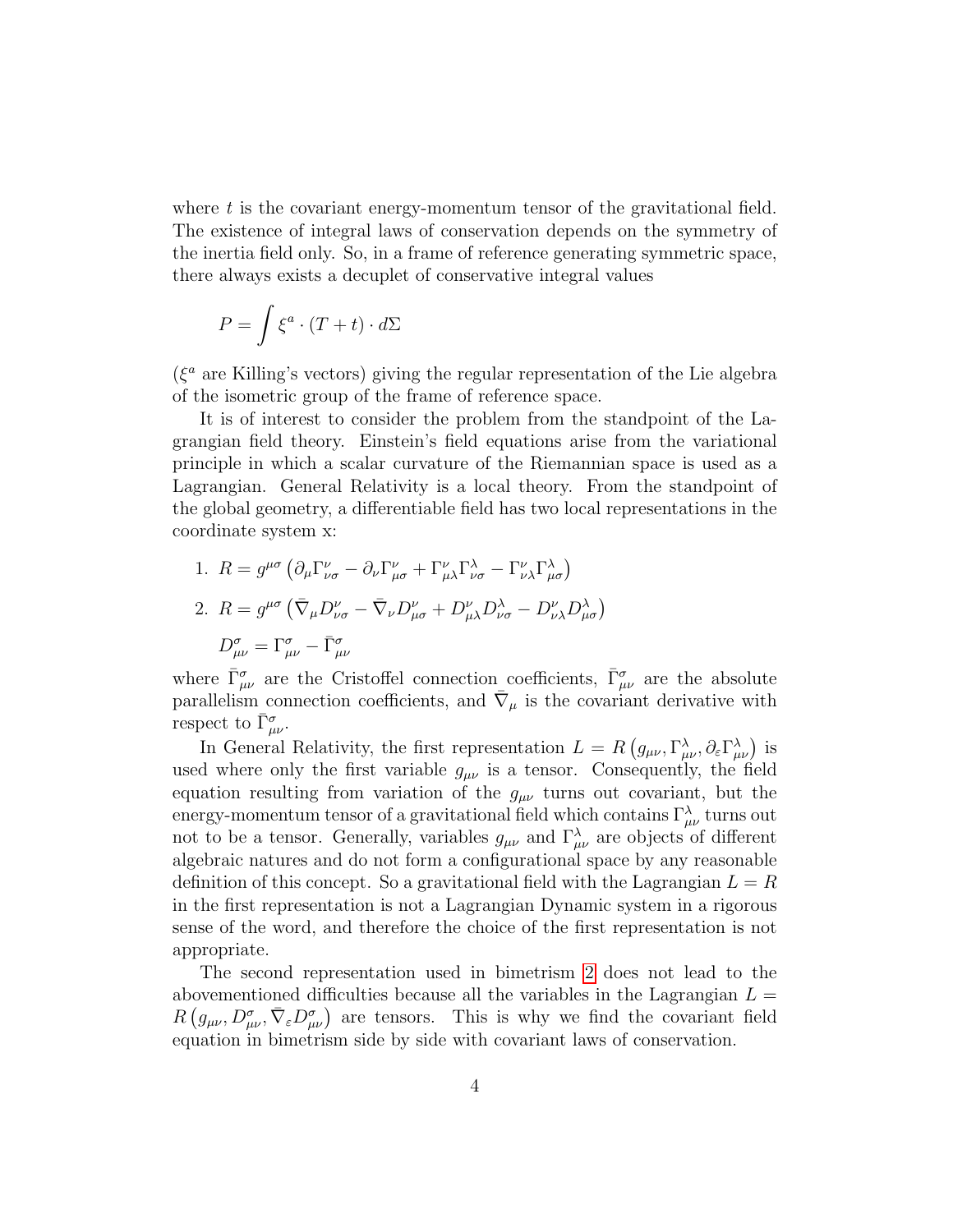Let us return now to General Relativity. The connection coefficients form the affine tensor, so that if we limit ourselves to the affine subgroup  $G_{\alpha}$  of the general coordinates transformation group  $G_{\infty}$ , we shall be able to construct the correct theory based on the Lagrangian  $L = R(g_{\mu\nu}, \partial_{\sigma}g_{\mu\nu}, \partial_{\varepsilon}\partial_{\sigma}g_{\mu\nu}).$ 

Let us localize the parameters of group  $G_{\alpha}$  making them the local functions and in that way transform  $G_{\alpha}$  into gauge group  $G_{\alpha\infty}$ . The Lagrangian R is a scalar, but to assure the gauge invariance of the theory, it is necessary and sufficient to replace in the Lagrangian  $\partial_{\mu} \to \delta_{\mu}^{\lambda} \overline{\nabla}_{\nu} = \delta_{\mu}^{\lambda} \partial_{\nu} - \overline{\Gamma}_{\mu\nu}^{\lambda}$ , i.e. to introduce the interaction with the gauge inertia field, the potential of which is the affine connection  $\nabla$ .

The Lagrangian  $L = L(g_{\mu\nu}, \bar{\nabla}_{\sigma}g_{\mu\nu}, \bar{\nabla}_{\varepsilon}\bar{\nabla}_{\sigma}g_{\mu\nu})$  derived by replacement of partial derivatives by covariant ones turns out to be equal to the non-metric part of scalar curvature  $L = R = S_p * R * g$ . If we add the Lagrangian of interaction with gauge inertia field  $L_{in} = Sp * \overline{R} * g$  and the Lagrangian of matter to the field Lagrangian, we shall obtain the Lagrange equation for the gravitational field  $G = 8\pi T - G$ , derived above from the geometrical consideration.

Nonlocalization of gravitational energy is such a serious problem that attempts have been made to justify this fact by means of the equivalence principle [1.](#page-5-1) This approach is a result of confusing the frame of reference with a coordinate system. I subscribe to the other point of view that coordinates have no physical meaning and non-inertial frame define a space of affine connection with curvature [3.](#page-5-2)

Adhering to this position, I suggest two ways of solving the problem in the context of the covariant theory of gravitation. The first geometric approach, based on the idea of the separation of the respective contributions of gravitation and inertia in the Riemannian geometry, is realized by means of splitting the Riemannian connection and its curvature tensor into affine and nonmetric parts, due to which Einstein's equation takes the form suitable for the description of gravitation in an arbitrary frame of reference. Following this approach, it becomes possible to obtain covariant differential and integral laws of conservation for gravitational field.

The second field-theory approach is based on the fact that for the gauge invariance of the field theory, the invariance of the Lagrangian is necessary but not sufficient. To ensure gauge invariance, the Lagrangian must be a function of only covariant (tensor) arguments. This second condition is not satisfied in General Relativity. Introducing the interaction with a gauge field we ensure covariance of the theory which coincides with the theory that was